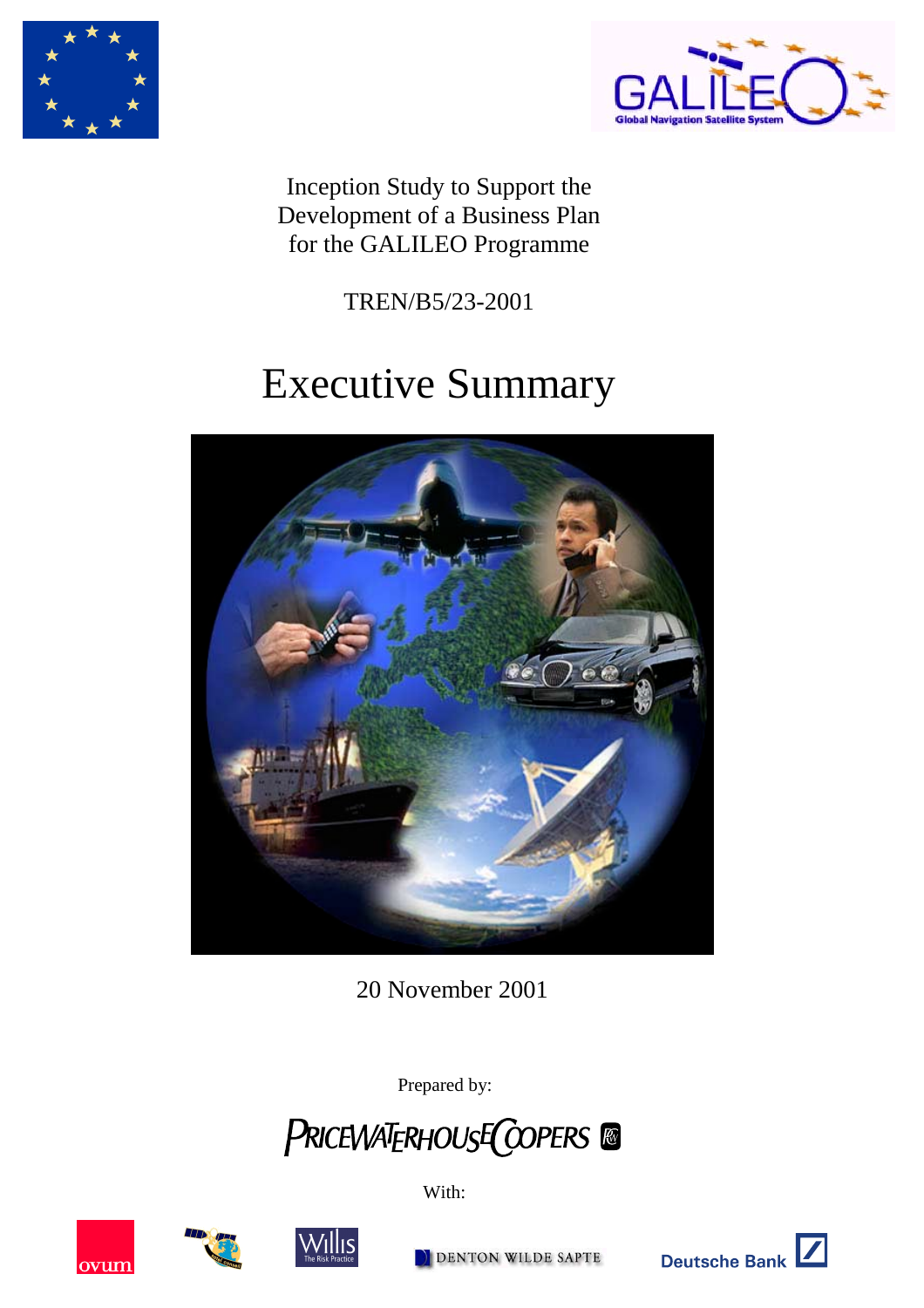

### **IMPORTANT NOTICE**

This report on the Galileo Programme ("Report") has been prepared by PricewaterhouseCoopers Corporate Finance Belgium at the special request of the European Community, according to the terms of the Study Contract ETU-B6613-E4-PWC-2001- S12.321824 between the European Community and PricewaterhouseCoopers Corporate Finance Belgium.

Any Third Party using this report, on paper or on disk, does so at their own risk and no responsibility is accepted for any direct or indirect loss which might result from such use.

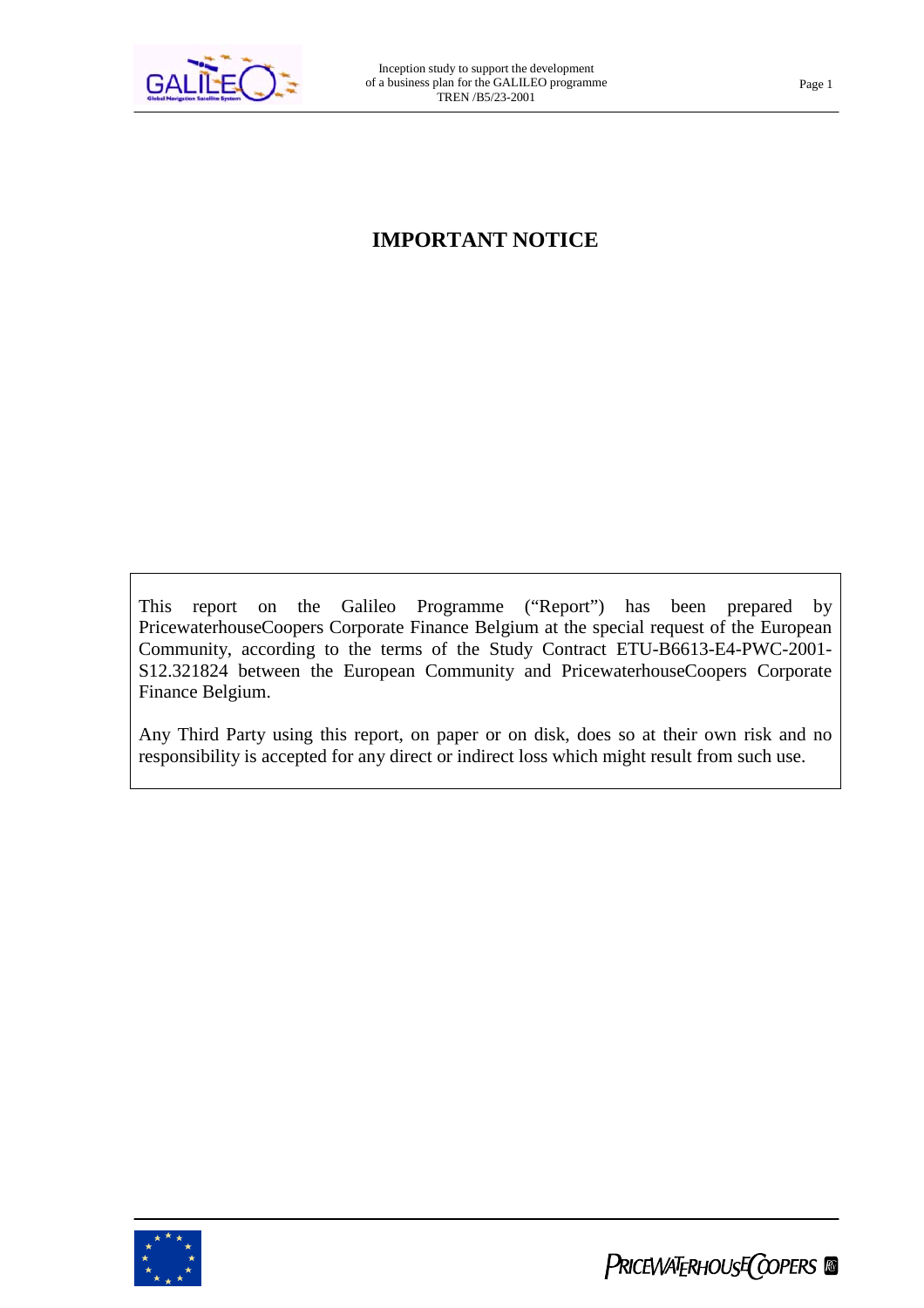

# **I Executive summary**

# **1 Galileo**

Galileo is a Global Navigation Satellite System promoted by the European Commission and the European Space Agency. Its rationale is:

- **Strategic:** to protect European economies from dependency on other states' systems which could deny access to civil users at any time, and to enhance safety and reliability. The only services currently available are the US Global Positioning Service (GPS) and the equivalent Russian system, both military but made available to civil users.
- **Commercial:** although Galileo will not be able to charge for the use of its basic service, because it is accepted that users need to have free open access, it could become a commercially viable business by providing value added services which will establish a position in the market alongside GPS.
- **Economic:** to secure an increased share for Europe in the equipment market and related technologies, deliver efficiency savings for industry, create social benefits through cheaper transport, reduced congestion and less pollution and stimulate employment.

We estimate the cost of the system to be Euro 3.6 billion. The EC and ESA have budgeted Euro 1.25 billion for the Development phase and application development. This leaves a balance of Euro 2.35 billion to be spent on deploying the system. This will need to be met by a combination of public sector support and private sector funding.

# **2 This Study**

Past analysis of Galileo has been undertaken largely by groups likely to play a major role in taking Galileo forward. This study has been commissioned by the European Commission to provide an independent review of:

- the services which should be offered and the revenue which could be generated;
- the specification and cost of the system;
- the case for public and private sector investment;
- the structure for a Public Private Partnership; and
- the strategy for procuring and financing the system.

The work has been led by PricewaterhouseCoopers as financial advisers, with input from Denton Wilde Sapte on legal issues, Deutsche Bank on financial markets, Ovum on GNSS markets and services, Satel Conseil on system costs and Willis on insurance. It is based on



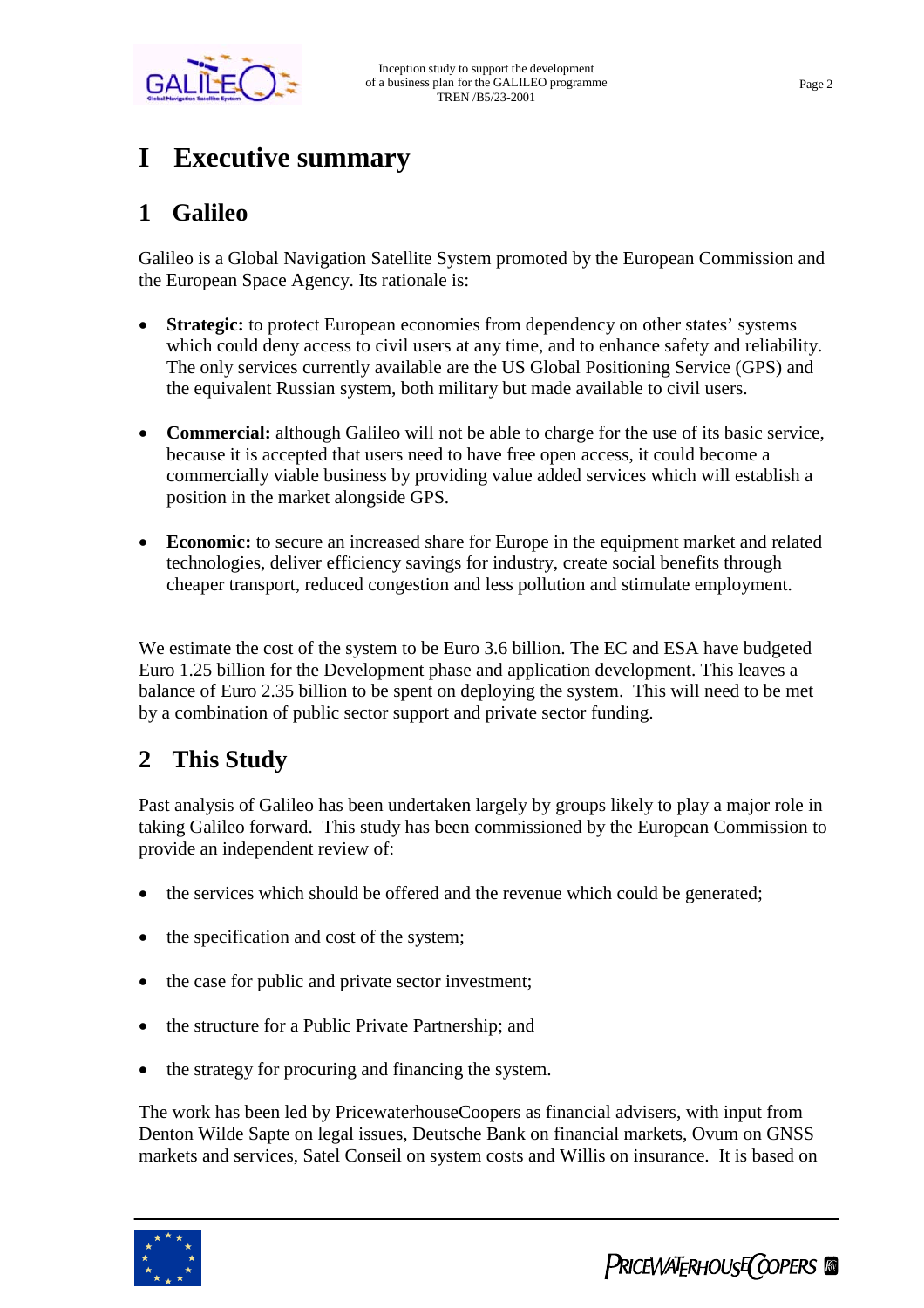

the proposed infrastructure and services described in the Commission's Mission High Level Definition document dated April 2001.

# **3 Market for Services**

The core Galileo infrastructure will be a satellite constellation and ground control stations. This will be built and operated by a signal operator, the Galileo Operating Company. The Operating Company is the entity for which a Business Plan is required and around which a PPP could be created. But the viability of the system will depend on the success of other activities in the value chain. The Company will therefore need to stimulate the provision of services by other companies if it wants to establish a commercially viable operation.

#### **Figure 1 Galileo Value Chain**



The services likely to be offered are:

- An Open Access Service, free to all users and providing basic positioning navigation and timing signals as a new universal service
- Commercial Services based on additional encrypted data, permitting a charge to be made.
- Safety of Life Services which will provide greater accuracy and integrity, allowing the user to know within a few seconds if the positioning information has become corrupted.
- A Search and Rescue Service which identifies a user's location to civilian emergency services.
- A Public Regulated Service based on a robust signal, resistant to interference or jamming and restricted to certain public security organisations such as police and fire services.

As a result of these services the Galileo Operating Company will get revenue from:

- Royalties on chipset sales, paid by equipment providers who incorporate a Galileo chip in their products to allow users to get the Open Access Service; and
- Income from Service Providers who want to use the specialised encrypted signals to offer other services.

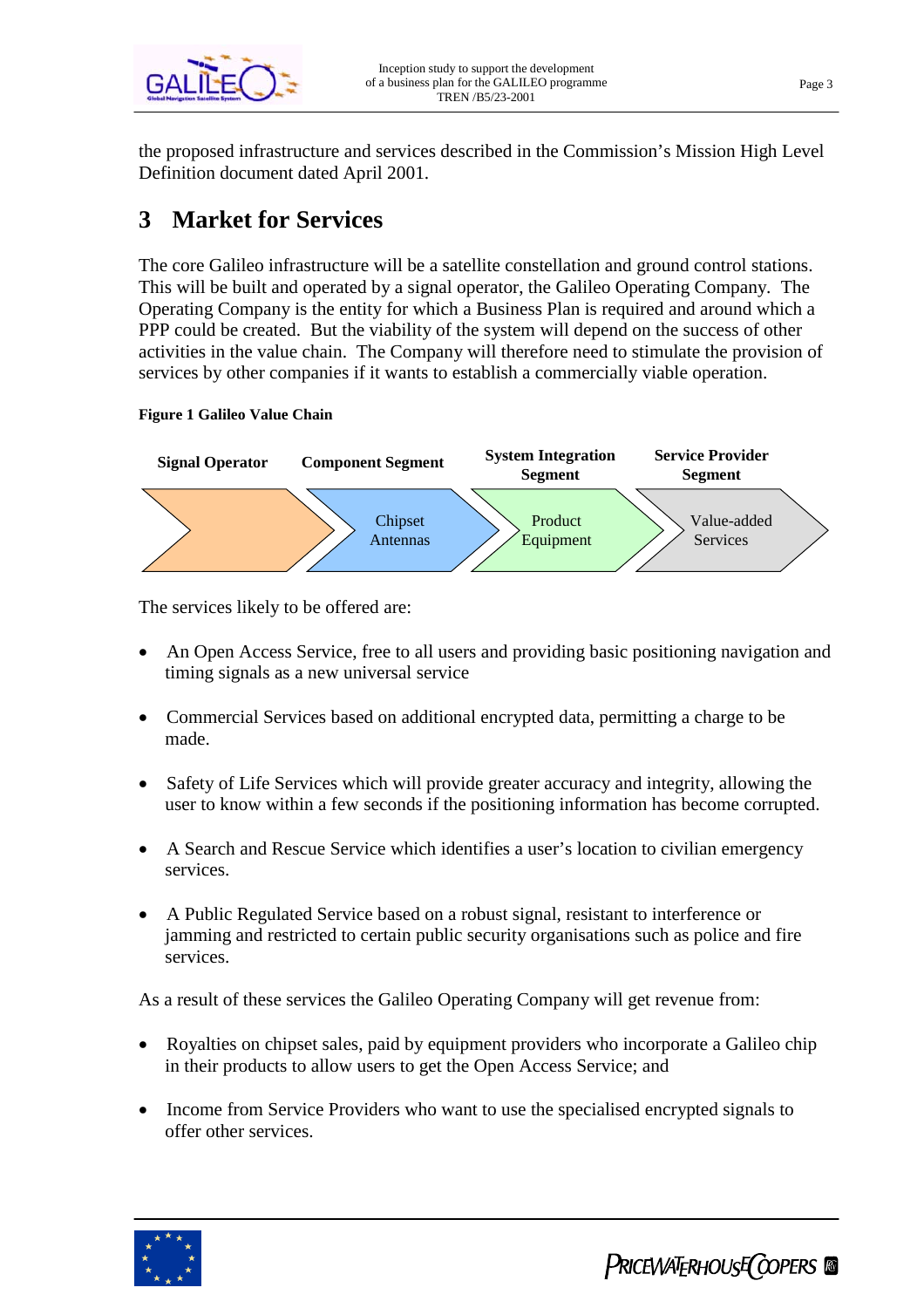

The security of income from chipset royalties requires detailed investigation. One possibility would be for the signal to be encrypted and for Galileo chipsets to contain copyright protected software to decode it. The EU or member states could themselves also raise revenue by imposing a tax on the sale of all Galileo and GPS terminals in Europe. This would be a way of funding the public sector contribution to the project.





The commercial case for establishing Galileo alongside GPS is that users will be willing to pay for superior services, and users of the Open Access Service should prefer a terminal that can provide better coverage and reliability by receiving both signals. But this will only be the case if cost differentials for combined access to Galileo and GPS services are small; so our base case assumes a royalty on Galileo chipsets of only 5%. This assumption conforms with the industry view that any royalty above 5% would have a negative effect on demand.

It is very important that Galileo should commence service by 2008. The market will be in a rapid growth phase by then, and GPS III (a more sophisticated version) is expected to commence operations 1 or 2 years thereafter. Galileo will only become established if it is in the market in time to gain acceptance in the launch of new equipment and services which will accompany this change. If that is achieved we estimate that the annual sale of Galileo receivers will increase from 100m in 2010 to some 875m by 2020; which represents market penetration rising from 13% to 52%.

The following table shows the revenue this would imply. Our expectations are higher than previous forecasts, largely because of the scope to charge a 5% chipset royalty (rather than 2% as assumed in the past).

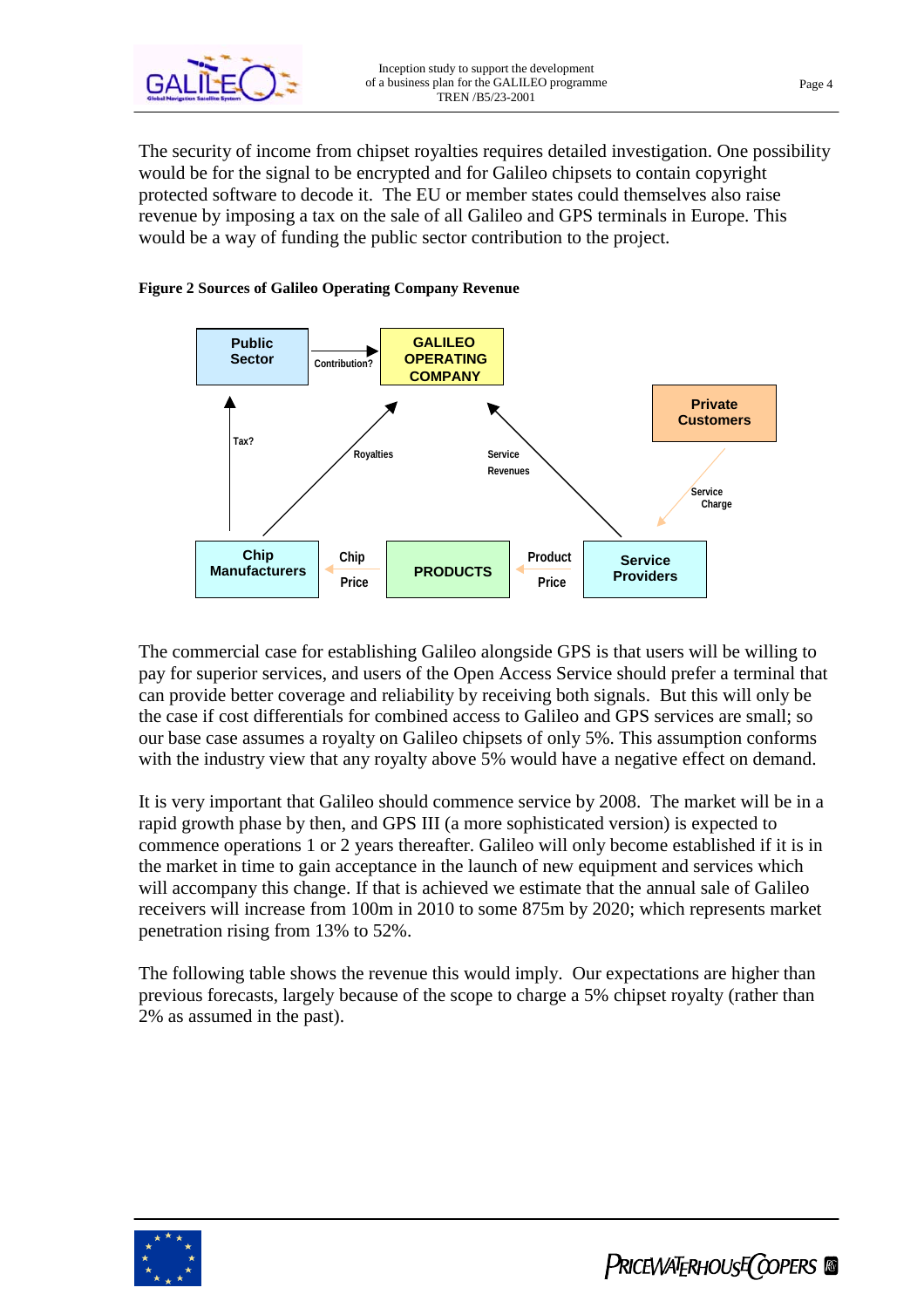

| Euro m           | <b>PwC</b> |      |      | <b>GEMINUS Study</b> |      |      | <b>GALA Study</b> |      |      |
|------------------|------------|------|------|----------------------|------|------|-------------------|------|------|
| $(2001)$ prices) | 2010       | 2015 | 2020 | 2010                 | 2015 | 2020 | 2010              | 2015 | 2020 |
| Service          | O          | 70   | 200  | 65                   | 125  | 165  | 25                | 80   | 305  |
| Revenues         |            |      |      |                      |      |      |                   |      |      |
| Purchase         | 60         | 300  | 315  | 10                   | 60   | 215  | 30                | 75   | 109  |
| Revenues         |            |      |      |                      |      |      |                   |      |      |
| <b>Total</b>     | 66         | 370  | 515  | 75                   | 185  | 380  | 55                | 155  | 415  |

#### **Table 1 Revenue Comparison PwC v. Previous Studies**

The key sources of revenue (80% of the total in 2020) should come from 5 applications. (We also considered the possibility of offering a high precision location service to mass market customers. If 2% of customers purchased this by 2020 the additional revenues could be in the region of Euro 12m a year. However this is not in our base case).

#### **Table 2 Estimated revenues by application (Euro m 2001 prices)**

| Application                                                | 2010 | 2015 | 2020 |
|------------------------------------------------------------|------|------|------|
|                                                            |      |      |      |
| Personal communications and location                       | 48   | 276  | 288  |
| Commercial Aviation                                        |      | 20   | 100  |
| Police and Fire (Pedestrian resource management)           |      | 10   | 20   |
| Oil and $Gas - Rig$ Positioning                            |      | 8    | 15   |
| Oil and Gas – Land and transition zone seismic exploration |      | 9    | 10   |
| <b>Others</b>                                              | 14   | 47   | 82   |
| Total                                                      | 66   | 370  | 515  |

These revenues are large. But it is inevitable at this stage in development of the market that they have a high level of uncertainty. For example, Figure 3 shows a sensitivity where the royalty on chipsets is only 2%. The business plan and any PPP financing need to take account of significant downsides like this.



#### **Figure 3 Revenue scenarios (2001 prices)**

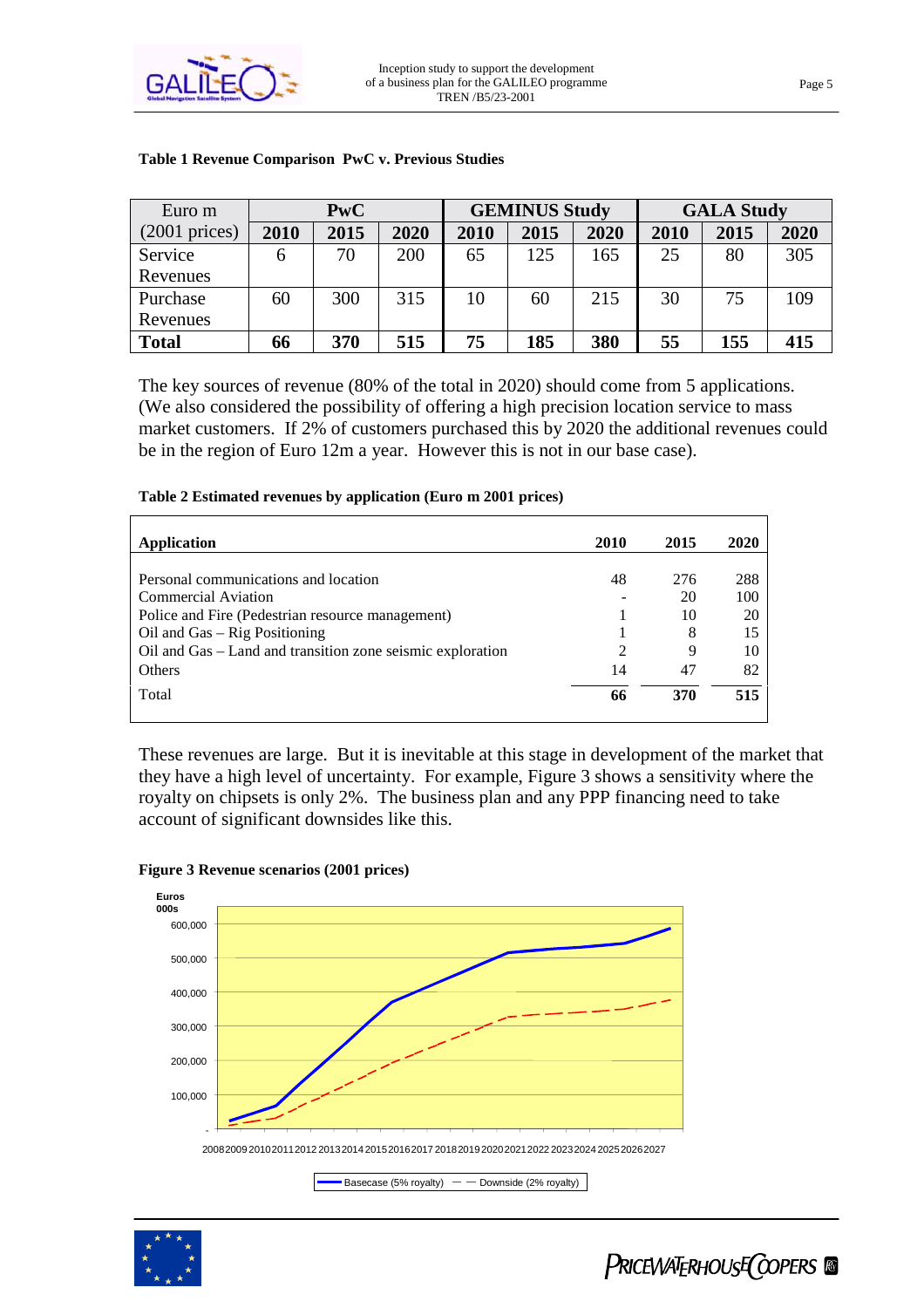

We do not see any major legislative barriers to the generation of revenues. Articles 81 and 82 of the Treaty of Rome (dealing with competition rules) are unlikely to present barriers to the charging of royalties. However, some action may be required to ensure that other legislation does not discourage use of Galileo services.

# **4 System and Costs**

In order to provide its services the Galileo system will require Global, Regional and Local Components. The Global Component will involve:

- a constellation of 30 Medium Earth Orbit satellites probably requiring a total of 38 satellites to provide up to 8 ground spares for subsequent Deployment; and
- a ground segment to control the satellites, distribute information and provide service centres for interface with users.

Regional Components will comprise EGNOS (a European system providing integrity and differential correction through Geo-stationary satellites) and ground segments outside Europe (to provide integrity data if other regions choose to use the service but not to rely on Galileo's Global Component). Local Components will meet any requirements which are more demanding than can be met by the Global Component. Responsibility for funding the Regional and Local Components will be with service providers. We have estimated the costs for the Global Component and integration of the EGNOS system.

Table 3 shows our estimates costs on the assumption that the system is procured by the public sector through competitive tenders. The potential savings under a PPP are considered later. It compares our figures to ESA's Galileo Independent Cost Evaluation and the figures in the Commission's Mission High Level Definition.

|                    | Development (2002-5) |     |        | Deployment (2006-7) |       |        | <b>Total</b> |            |          |
|--------------------|----------------------|-----|--------|---------------------|-------|--------|--------------|------------|----------|
| <b>Euro m 2001</b> | PwC                  | ESA | EC     | PwC                 | ESA   | ЕC     | PwC          | <b>ESA</b> | EС       |
|                    |                      |     |        |                     |       |        |              |            |          |
| Ground segment     | 423                  | 341 | $903*$ | 354                 | 471   | 1.840* | 777          | 812        | $2,743*$ |
| Space segment      | 562                  | 485 |        | 1,270               | 979   |        | 1,832        | 1.464      |          |
| <b>ESA</b> costs   | 99                   | 83  | 98     | 55                  | 48    | 62     | 154          | 131        | 160      |
| Contingencies      | 166                  | 91  | 99     | 170                 | 150   | 198    | 336          | 241        | 297      |
| Other              | 127                  |     | -      | 180                 | 50    | -      | 307          | 50         |          |
| <b>TOTAL</b>       | 1.377                | 999 | 1.100  | 2.029               | 1.698 | 2.100  | 3.406        | 2.697      | 3.200    |

|  | <b>Table 3 Development and Deployment Phase Costs</b> |  |
|--|-------------------------------------------------------|--|
|  |                                                       |  |

\* Ground and space segments combined

Our estimates are broadly in line with the Commission's but are significantly higher than ESA's. This is principally because of the additional contingencies (we have allowed 15% on development costs and 10% on deployment costs, which we believe is appropriate given the levels of uncertainty inherent at the current stage of system definition), the inclusion of costs for application and market development, and the cost of procuring the additional satellites to be used as ground spares.

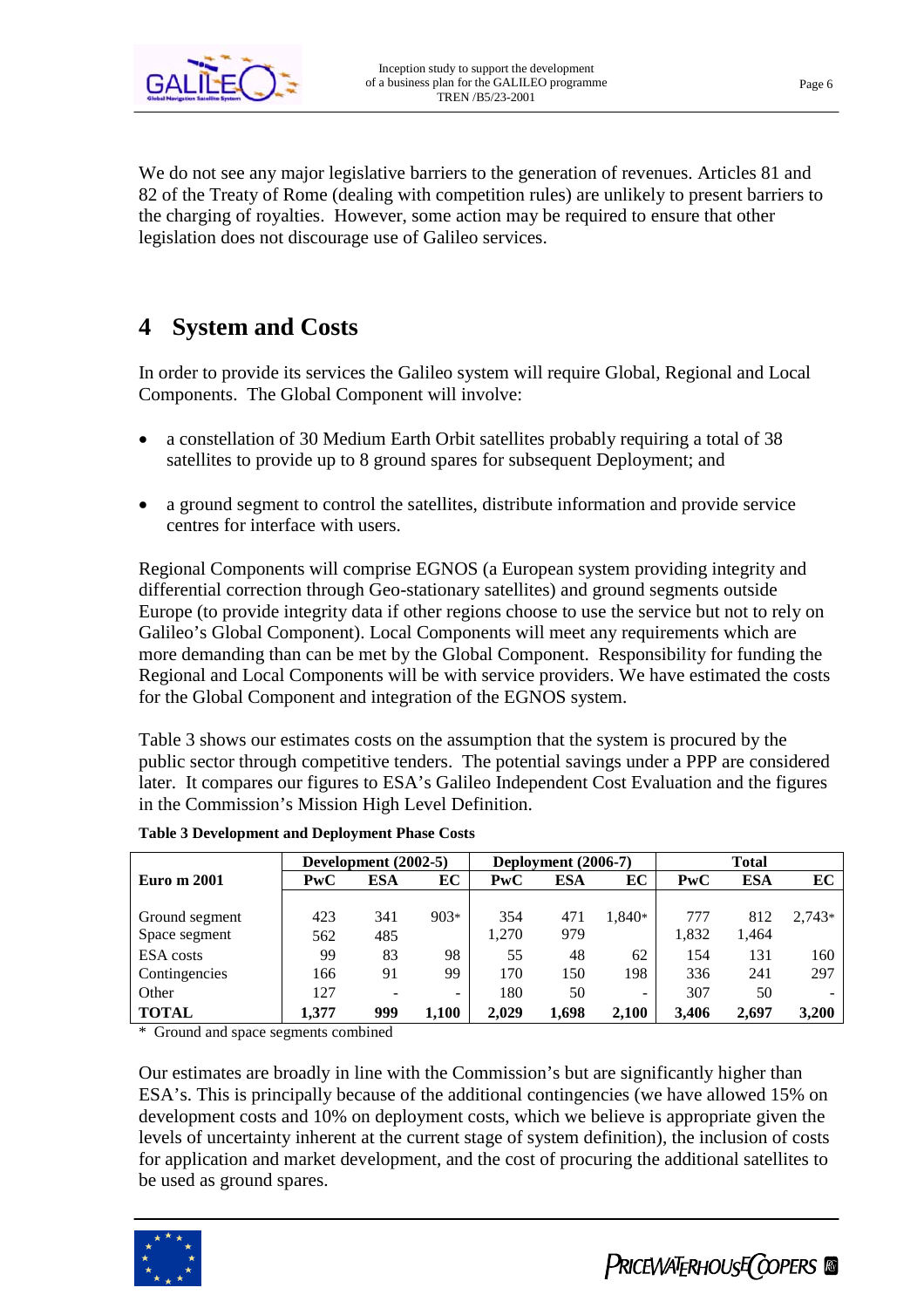

We believe that public funding required for the Development phase before 2005 will be about Euro 1.35 billion. This is Euro 150 million greater than currently budgeted. The total spend could be contained within the budget by reducing the number of test satellite launches from 4 to 3 and containing contingencies to a 10% level, although fewer development launches could increase the risk of poor performance.

In the Operating phase:

- Operating costs seem likely to be in the range Euro 100–120m p.a. at 2001 prices. This is somewhat higher than previous studies because we think additional spending is needed on market development.
- The infrastructure will require replenishment between 2016 and 2022 costing about Euro 1.8 billion. This is broadly in line with ESA's evaluation and much lower than the EC estimate.
- Taking operating and replenishment costs together we estimate that average annual costs will be Euro 220m a year – higher than ESA's previous estimates but almost exactly the same as the EC forecast.

# **5 Financial Projections**

Based on these costs and revenues the graph below shows our view on the likely operating cashflow and capital investment.



**Figure 4 Base Case Forecast Cash Flow (Euro m 2001 Prices)**

The net operating cashflow line is market revenues less operating costs. It shows that the project starts to make operating profits in 2011. But after taking account of capital expenditure the projected Internal Rate of Return of the Deployment and Operations phases of project is just 4.1% real. This is less than the cost of private capital and means that public



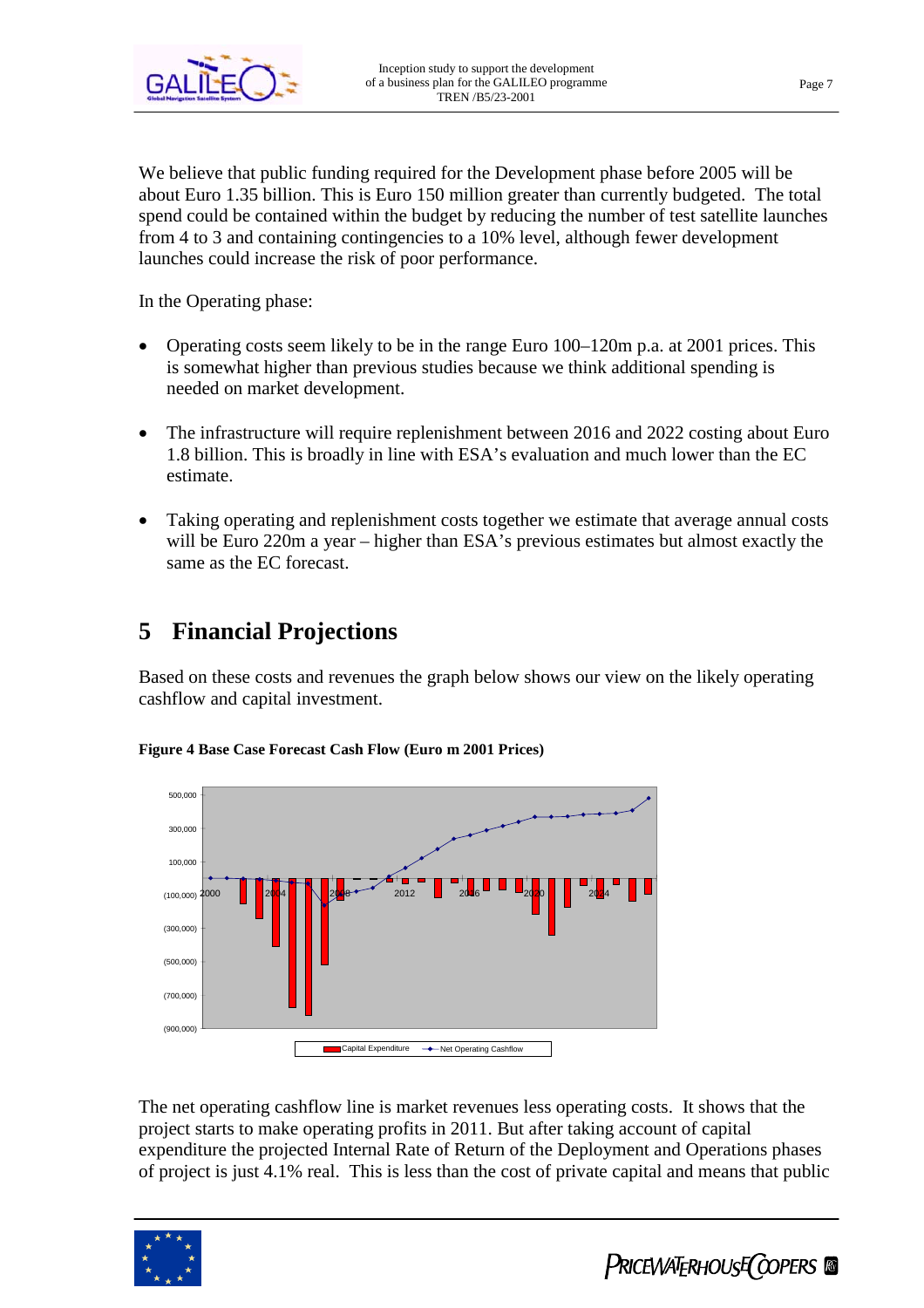

sector support will be needed for capital expenditure on Deployment or in the Operating phase. Private sector finance can make a contribution to the costs but only with some continuing support.

We have considered a number of scenarios and sensitivities to see whether different configurations or changes in key assumptions would improve the projections. The most important are inclusion of additional services not in the original definition, a more optimistic assumption on the timing of revenue from the aviation sector, and greater use by Police and Fire Services. However, none of the upside scenarios or sensitivities significantly changes the Internal Rate of Return of the project.

# **6 Cost Benefit Analysis**

It is clearly necessary for member states to be satisfied that there is a robust cost-benefit case for a project of this sort, especially if it requires support not only in the Development phase but also during Deployment and Operation. We have reviewed the methodology used for the Commission's previous Cost Benefit Analysis and done new calculations based on the projection of revised costs, market take up and discount rates. Our analysis puts greater emphasis on user benefits and social benefits. We believe producer benefits - which were considered in past analyses - should be excluded as they consume resources with alternative uses.

The benefits principally arise from air traffic control, marine navigation, and route guidance for motor vehicles. The largest and most robust are generated from the aviation and maritime industries.

| <b>Description of Benefit</b>       | <b>Annual values</b> | NPV   |           |
|-------------------------------------|----------------------|-------|-----------|
|                                     | 2010                 | 2020  | 2008-2020 |
| Improvements in air traffic control |                      |       |           |
| cost savings for airlines           | 166                  | 3,381 | 7,476     |
| time savings for passengers         | 82                   | 1,667 | 5,447     |
| Marine navigation                   | 81                   | 2,638 | 4,864     |
| Total                               | 329                  | 7,686 | .787      |

#### **Table 4 Value of Main Benefits (Euro m 2000 prices)**

The previous study for the Commission implied higher total benefits of Euro 27.2 billion NPV (using our discount rates) largely because it estimated greater benefits from route guidance.

Even with these more conservative assumptions on user benefits and the exclusion of producer benefits we estimate total benefits at Euro 17.8 billion in NPV terms and costs at Euro 3.9 billion, implying a benefit:cost ratio of 4.6. This should be regarded as a strongly positive ratio. For example public sector transport projects in the UK, on the underground railway and in roads, often proceed with rations of about 3.0.

So our analysis shows that the economics of Galileo do not support investment by the private sector on purely financial criteria, but that the benefit to the European economy should be significant. The reason is a market imperfection. Many of the benefits, such as



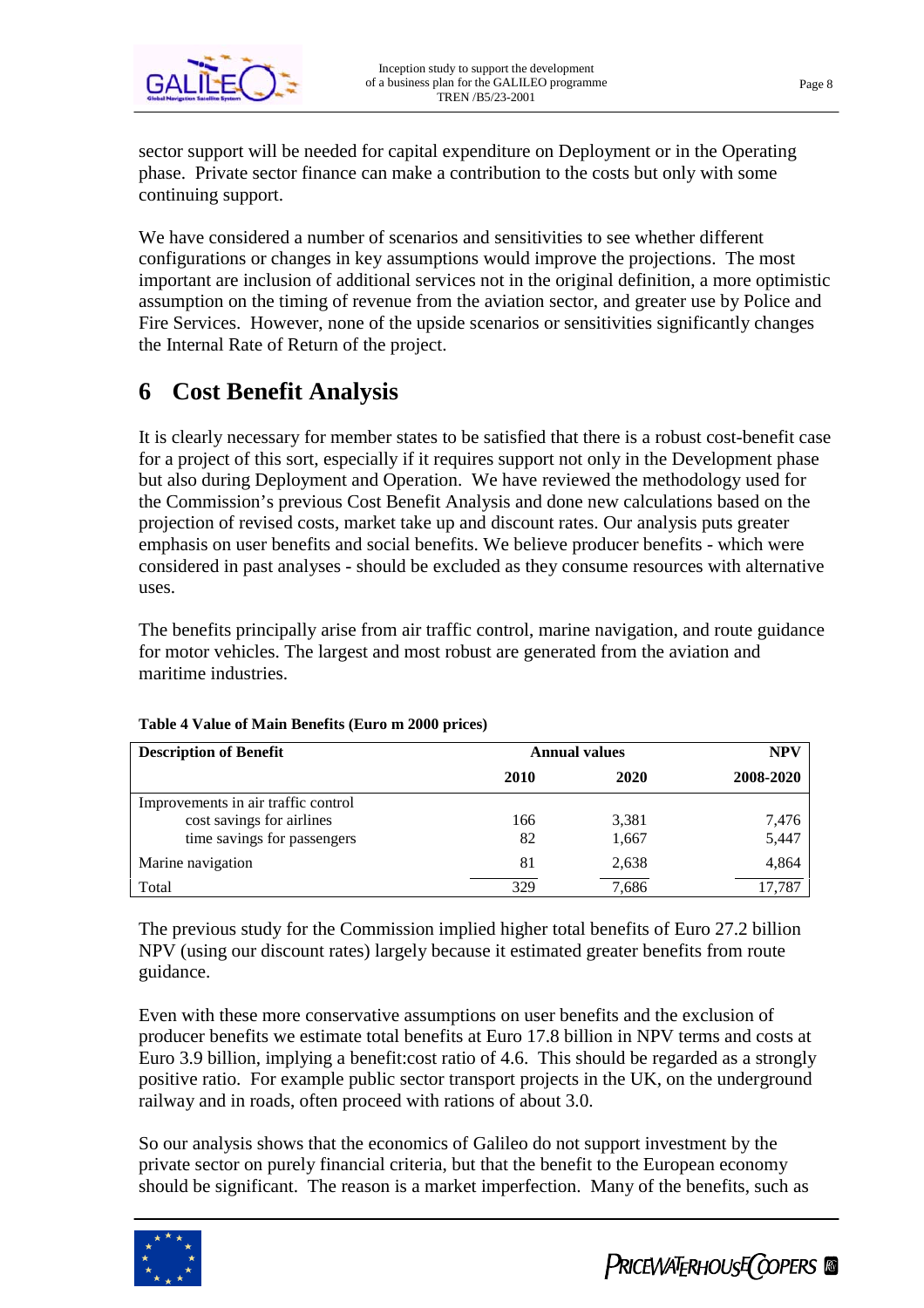

improved efficiency in the use of airline fleets, are likely to accrue to consumers rather than be captured by the industries that use Galileo services, because competition will ensure that the value cannot realised in higher prices. Industrial users of the service will not therefore be able to increase margins to make a payment to the Galileo operator. There should however be a case for the public sector to promote Galileo if it can do so at a cost which represents value for money for the economy as a whole taking account of the wider economic and strategic benefits.

# **7 Structure of a Public Private Partnership**

The principal objective of a PPP should be to achieve value for money for the public sector by transferring appropriate risk and responsibility to the private sector in a way which creates incentives to optimise the technical solution and cost of the system. Any PPP also needs to ensure that operations commence by 2008 in order to meet the window of opportunity in the market; optimise the benefits arising from ESA expertise in the Development phase; and bring the EC, ESA and member states together in a procurement process that the private sector believes will deliver.

There are two potential strategies for meeting these requirements:

- A Joint Venture; and
- A Concession Company.

Both involve the EC's proposed Joint Undertaking during the development phase to the end of 2005.

#### **7.1 Joint Venture**

The European Commission has proposed this model to European industry. The public and private sectors would jointly invest in a single entity. In the Development phase:

- The current Joint Undertaking would be the Joint Venture entity;
- ESA and the EC would hold a controlling interest in the Joint Venture;
- The Private Sector would invest equity and become minority shareholders in the Joint Venture;
- Additional public funding would be provided through in-kind assistance and grants;
- The interface between the public and private sectors would be through the management board and shareholders agreement;
- The Joint Venture would contract out various development functions as required.

This is illustrated in Figure 5.



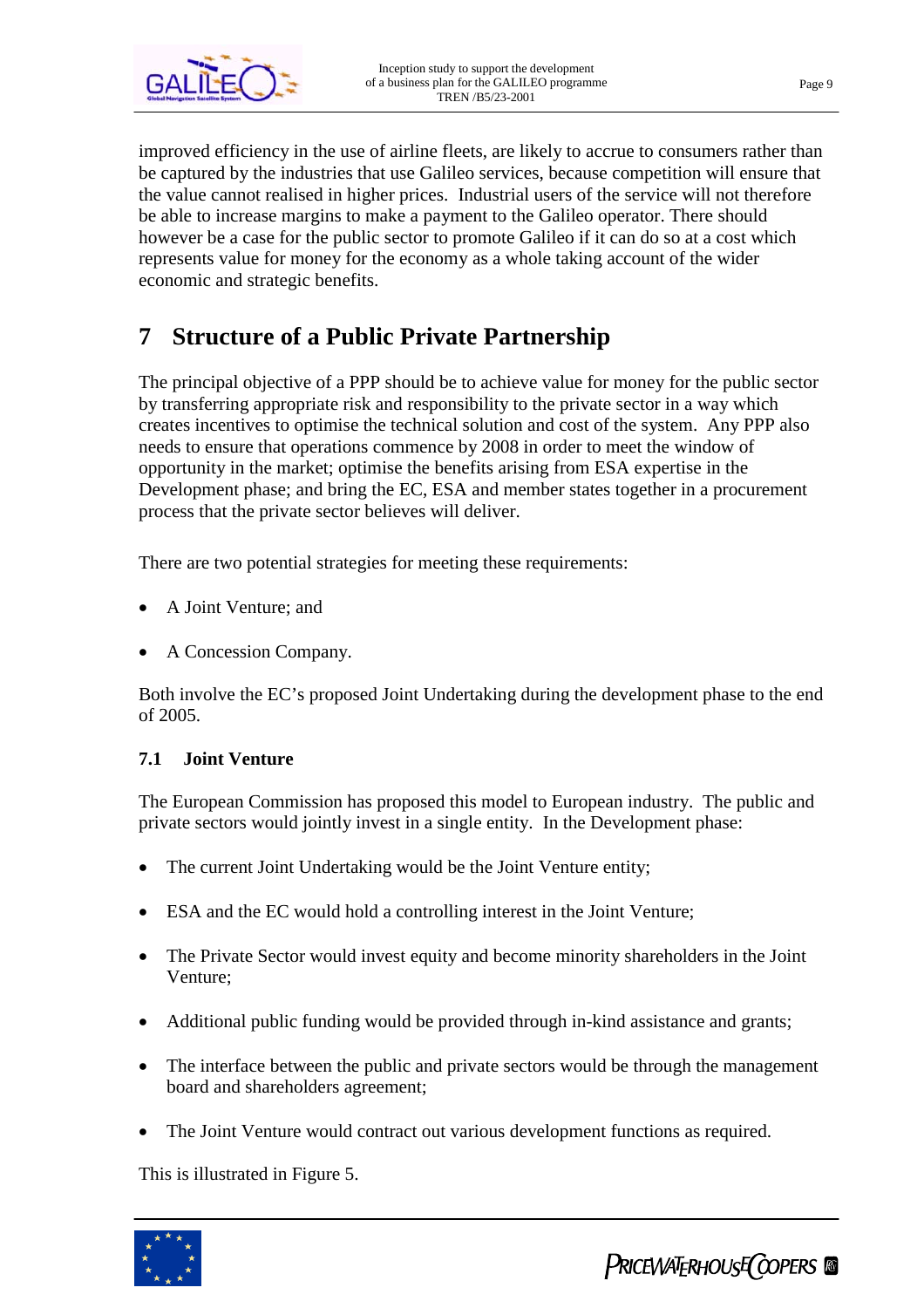

#### **Figure 5 JV Model Development Phase**



At the end of Development phase the role of the Joint Venture entity would transfer to the newly established Galileo Operating Company. In the Deployment and Operations Phases:

- The Galileo Operating Company would then create subsidiaries or let subcontracts to carry out work;
- It would be financed by public equity and grant and private equity and debt;
- It would derive revenues from the market:
- Private shareholders would be drawn from industry, service providers, institutions and (in future) the public;
- We would recommend that there should be a separate public sector function for economic and safety regulation to avoid any potential conflict between the public sectors financial interest in the Galileo Operating Company and the wider public interest role of a regulator.

This is illustrated in Figure 6.

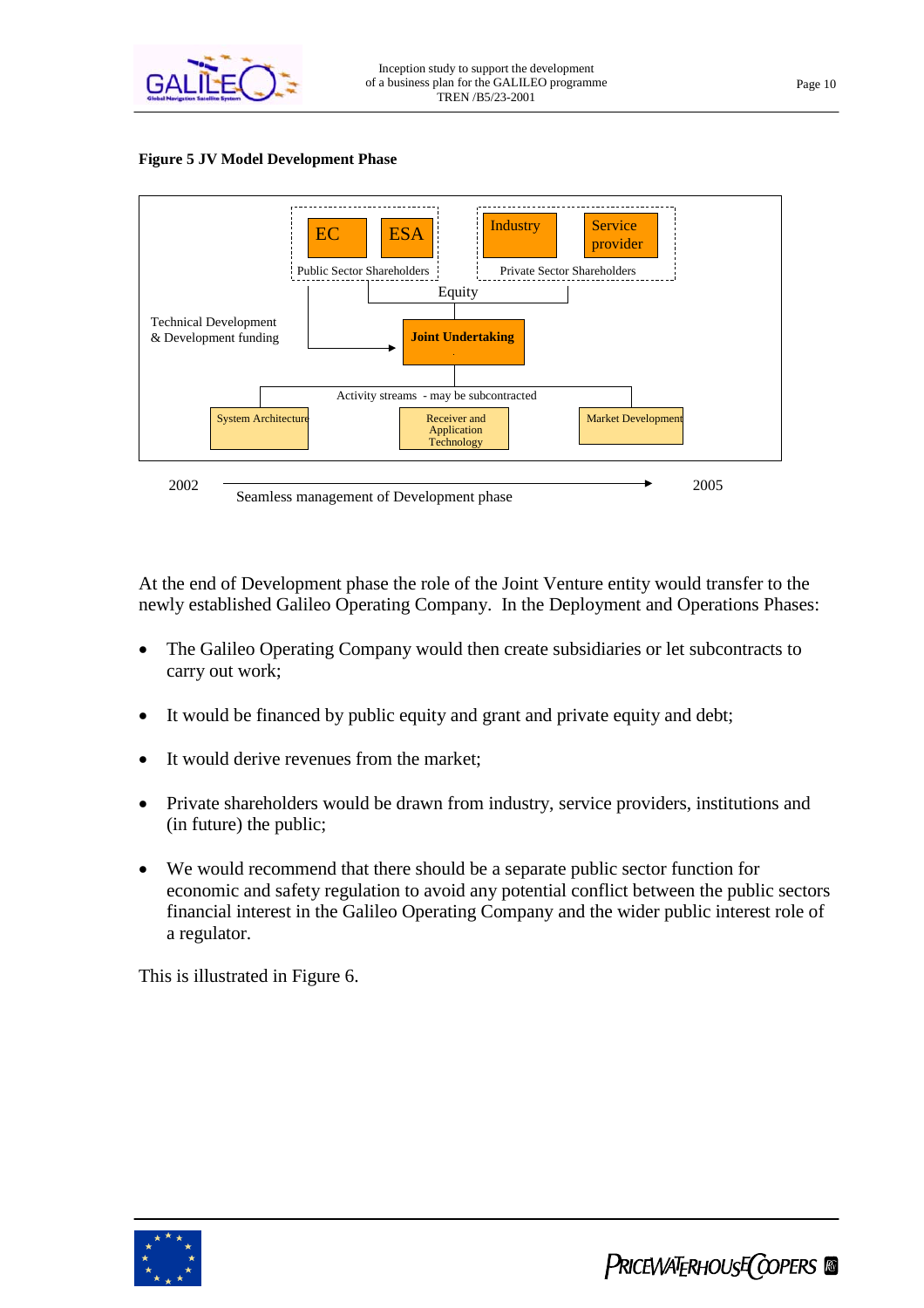

#### **Galileo Operating Company** System Deployment | Sales and Marketing | System Maintenance | System Operations | EGNOS Provider Equipment Manufacturers Purchase revenues Service Providers Service Charges Senior Debt Public sector Require Equity Equity & Debt providers regulatory function Economic and safety regulation Private shareholders EC Equity & Grant funding

**Figure 6 JointVenture Model Deployment and Operations Phase**

This Joint Venture model is a coherent way of meeting most of the public sector's objectives. But we found that the private sector is very reluctant to participate in it or invest under it. Industry does not understand how there can be a return from participation in the Development phase; and in the Deployment and Operations phases it remains concerned about insufficient profitability (because the analysis we have presented is broadly in line with industry expectations), high levels of revenue risk, very long time horizons and a potential conflict of interest for the public sector if it is both equity investor and public sponsor of the project. We do not believe this is a viable model for attracting investment.

#### **Concession Company Model**

We have developed an alternative model which would build on the expertise and knowledge developed by ESA, fulfil the objectives of the public sector and address these concerns of industry. This involves a concession which would give a clearer separation between public and private sectors and provide for the business to be supported during the operating phase by an availability charge for service provision.

- The Joint Undertaking would become a public procurement authority in 2002 and organise a competition to award a concession for Deployment and Operation of Galileo;
- The Operating Company would be a privately owned concession entity formed by the winning bidder. It would build, finance and operate the system. Its shareholders would probably be the space industry, service providers and financial institutions;
- At the end of the Development phase the Joint Undertaking would be replaced by another public entity, assumed in our report to be the EC. This would be the public sector counterparty for the remainder of the concession;



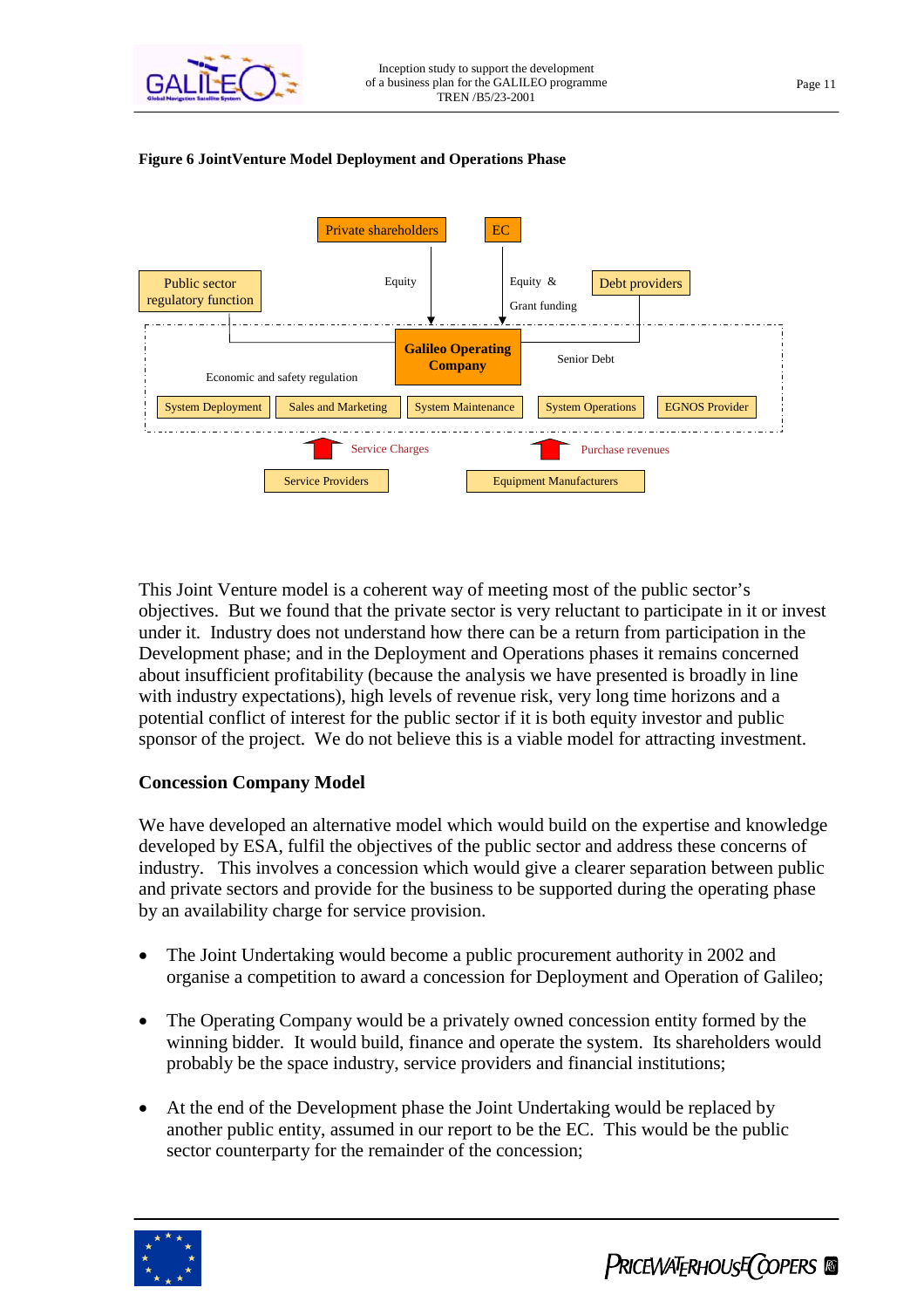

- The Operating Company would finance its activity from private equity and debt.
- The Operating Company would contract with the Joint Undertaking and then the EC to provide a level of service in return for an availability payment. There would be a formula for splitting market revenues between the Operating Company and the public sector.
- There would be a separate public regulatory function to govern safety standards and pricing for certain services.





There are a number of important considerations in implementing this:

- It is important to achieve market entry by 2008. A sequential PPP procurement process under which the bidders design and develop their own system and construct a business plan would not be compatible with this. So a PPP bidding process will have to proceed in parallel with ESA development work. This implies a need for interaction between bidders and the development team to ensure that the system reflects the private sector's view on market opportunities.
- In order to raise finance bidders will need to place a lump sum turnkey contract for the system as a whole with appropriate provision for penalties for late delivery. This is required to give funders confidence that system integration risks will be properly managed. Such a contract would need to be placed by 2004, overlapping with the end of the ESA managed Development phase.
- Galileo Industries, the industrial consortium formed to pursue the Galileo project, includes virtually all the European companies which could credibly act as prime contractors for the Galileo project. It already has a crucial role in the current system specification and is expected to continue in the Development phase. Generation of

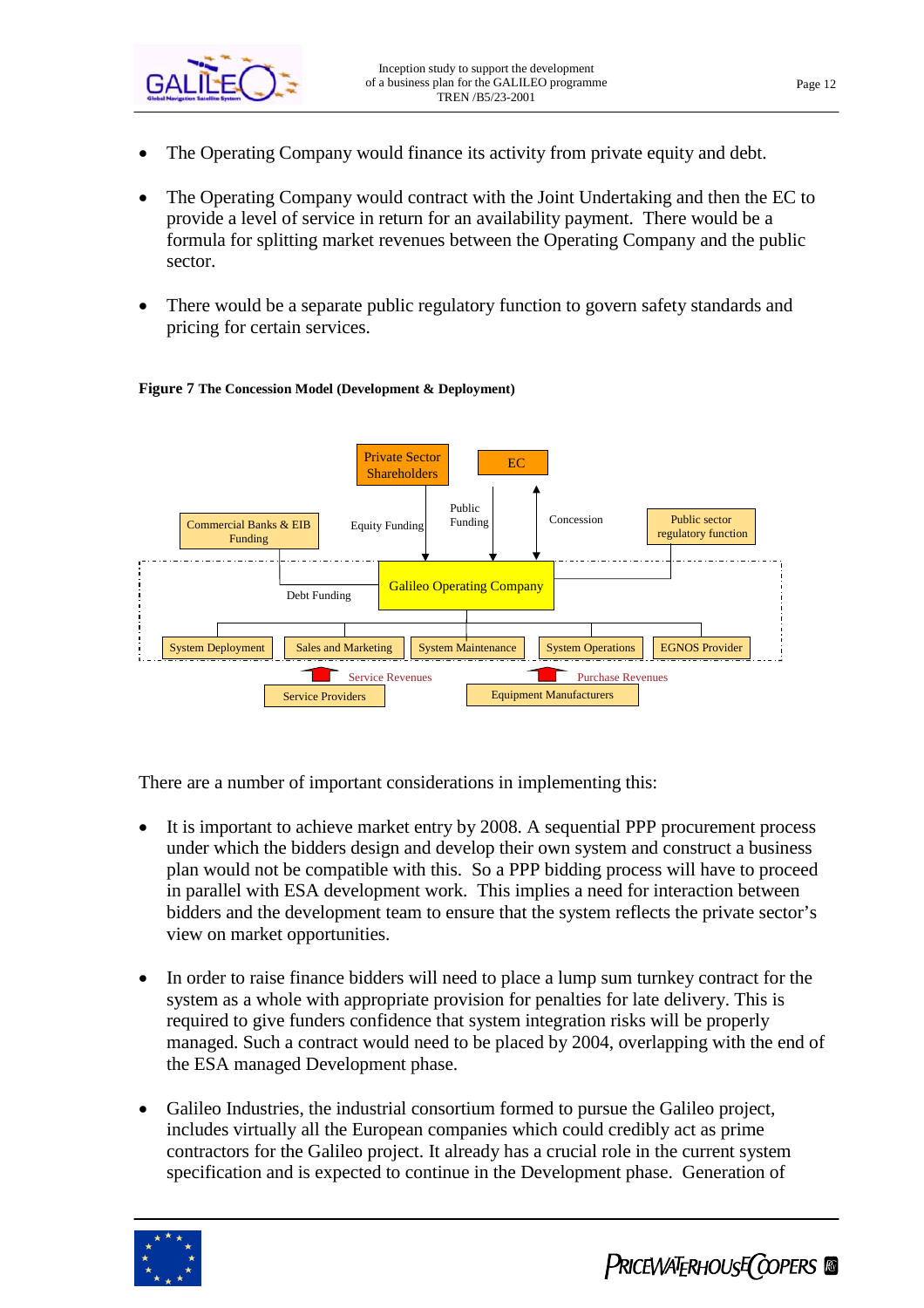

competition for procurement of the system will therefore be difficult. But this difficulty needs to be overcome because competition for development ideas and pricing is critical to getting the right outcome.

#### **Recommended Approach**

Our recommended approach for managing the PPP competition and procurement of the system contract is illustrated below. The key features are:

- The Joint Undertaking and ESA managing Development;
- The PPP concession is awarded in early 2004;
- A system contract is then awarded by the PPP concessionaire.



#### **Figure 8 Recommended Approach to Establishing a Concession Company**

The Joint Undertaking would therefore have overall responsibility for managing the PPP selection process and, through ESA, be responsible for managing the Development phase. This would give access to the expertise of ESA and maintain the existing momentum in the programme. It would allow the public sector sensible influence over the private sector in the early stages to ensure that there is no delay. But it would allow the system contract to be procured by the Operating Company after the private sector takes control, allowing them to match the system to their assessment of operational requirements.

The PPP concession would be awarded by:

 Beginning a PPP tender in early 2002 and encouraging the signatories of the Memorandum of Understanding to form competing bidding consortia

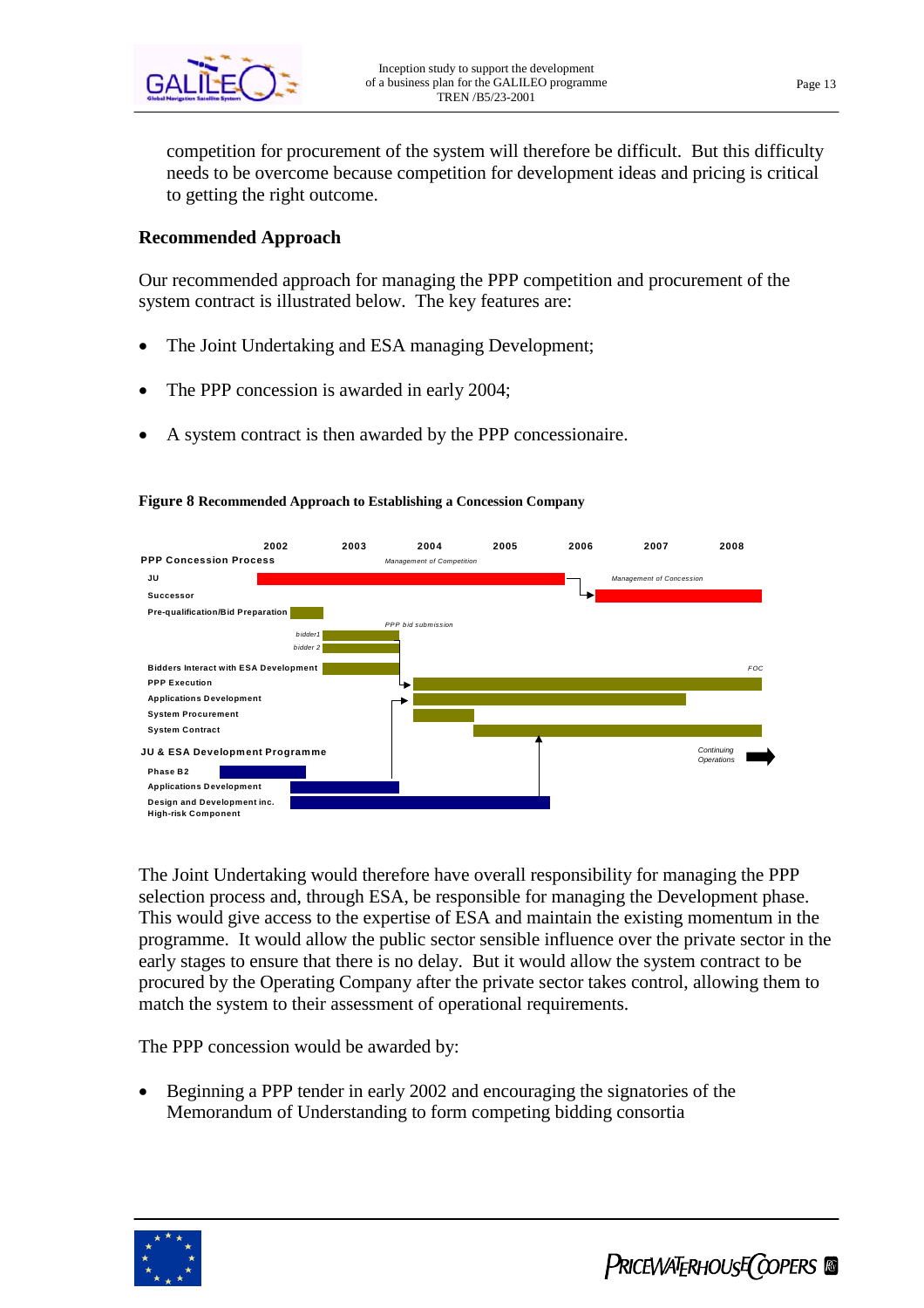- Selecting two pre-qualified bidders to prepare tenders for meeting the specification in return for a bid availability charge;
- Involving the bidders in the design review of the system (scheduled for late 2003) and giving them access to the ESA design on which they would be required to base a standard bid;
- Giving bidders the option to submit a variant bid based on an alternative design to see if this offers a better balance between system performance and cost;
- Selecting a preferred bidder on Economically Most Advantageous criteria in early 2004 with a negotiated finalisation of price thereafter once there is a firmer appreciation of system requirements;
- Award of the PPP concession early enough to permit the successful bidder to let the system contract competitively.

ESA development work, involving testing and validation of the system and continued responsibility for certain long-lead time and high risk components where ESA contracts have already been let, would continue to the end of 2005. There would be a mechanism for the public sector to compensate the Operating Company for the cost consequences of any late design changes arising from this. ESA would have to ensure that the Development work was divided between potential system prime contracts in order to make sure that at least two potential prime contractors were in a position to bid for the system contract.

This process requires careful management and it is likely to extend the schedule for commencement of operations by about 6 months from the presently planned date of the beginning of 2008 due to the time taken to undertake the system contract procurement. But we believe this represents the appropriate way to combine the skills of the public and private sector.

### **8 Structure of the Concession and Availability Payment**

The key characteristics of the Concession would be:

- A Concession term of up to 20 years, under which the EC would pay the operator an availability payment from commencement of commercial operations.
- The availability payment would be intended to supplement market revenue to give the company enough expected income to cover:
	- operating costs
	- debt service payments and tax; and
	- provide a degree of return to shareholders.

However this would not be guaranteed. The company would only deliver a return if it earned its projected commercial revenue by achieving the expected market penetration,



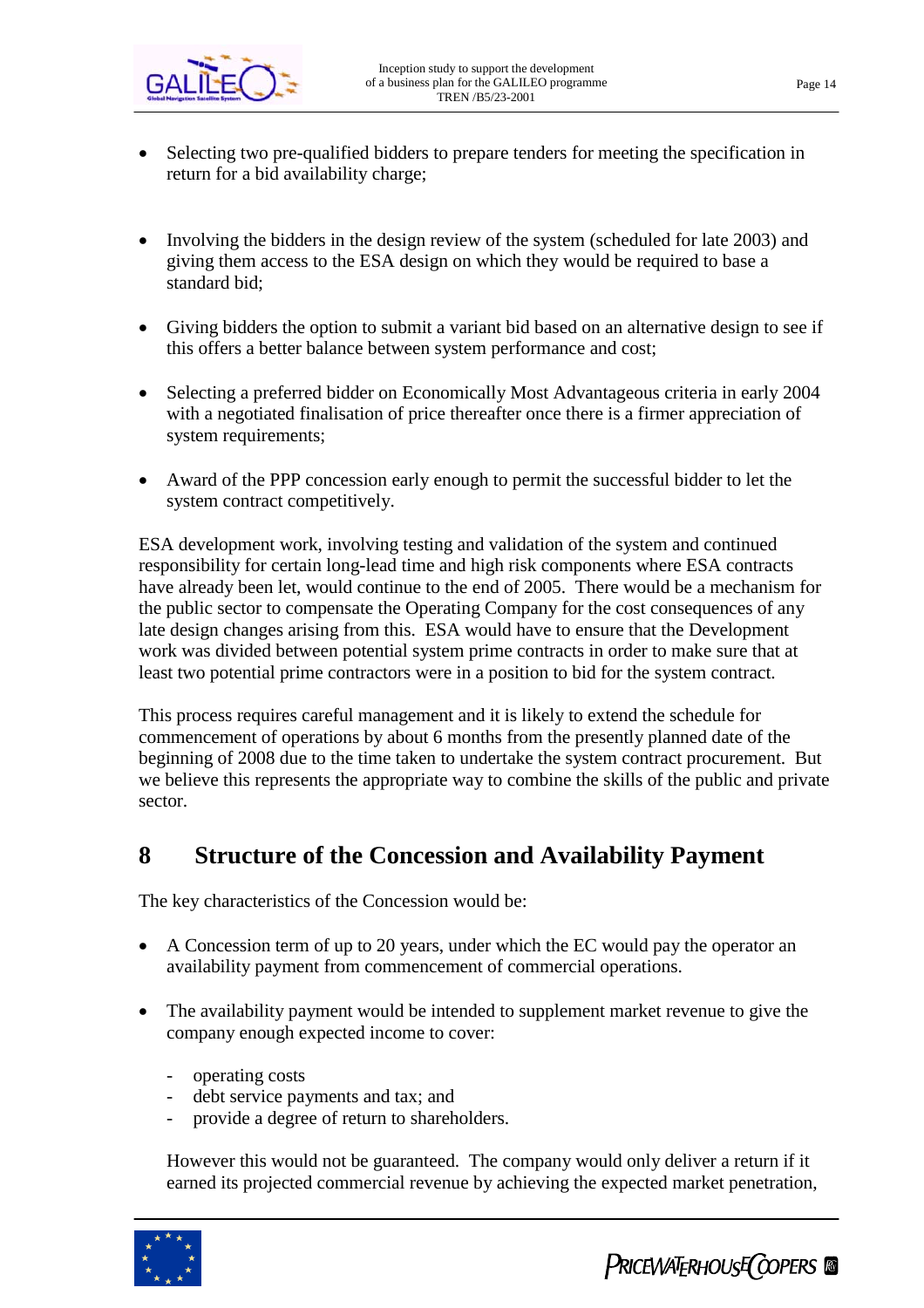and met performance requirements. It would also be exposed to capital and operating expenditure risk.

- There would be a mechanism for sharing upside in commercial revenues with the public sector. This could partially offset the public sector availability payment.
- There would be a break mechanism for re-negotiation of terms when the satellite constellation has to be replaced.
- The public sector would provide cover for the product liability risks above the level which could be insured commercially.

# **9 Financing**

Our view is that, with the appropriate risk allocation, the private sector would be able to finance a significant proportion of the Deployment and Operation costs under the sort of structure used for Private Finance Initiative (PFI) projects, with up to 90% senior debt and 10% equity/quasi equity. This assumes our proposed contractual arrangements and that the counterparty to the concession would be the EC or another body with a sovereign credit. In practice, it would be for the bidders to choose the financing structure. A higher or lower level of gearing might be achieved depending on final risk allocation and the level of return the shareholders of the bidding PPP consortium are prepared to accept.

The level of private funding which is needed depends on the amount of support which the public sector is willing to make available for Deployment costs up to 2008. If support for Deployment is low then the project will only be viable with a high availability payment during the concession. If support for the Deployment costs is high then there will be less need for private capital and the availability payment during the concession can be lower. Table 5 shows the likely trade off.

| <b>Additional Level of</b> | <b>Public Funding of</b> | <b>Private Funding of</b> | <b>Annual Availability</b> |  |
|----------------------------|--------------------------|---------------------------|----------------------------|--|
| <b>Public Funding*</b>     | <b>Deployment Costs</b>  | <b>Deployment Costs</b>   | <b>Payment</b>             |  |
| <b>For Deployment</b>      | (Euro Bn)                | (Euro Bn)                 | (Euro Bn)                  |  |
| 33%                        | $0.80\,$                 | 1.60                      | 0.39                       |  |
| 50%                        | $\overline{20}$          | .20                       | 0.32                       |  |
| 66%                        | .40                      | 0.80                      | በ 27                       |  |

**Table 5 Public Funding for Deployment versus the Level of Availablility Payment (Nominal)**

\*deployment costs include Euro 0.4m in excess of the Euro 1.25bn development budget

There is no basis to choose between these scenarios in purely financial terms. The NPV of the cost to the public sector could be broadly the same in each case. The decision on how to balance up-front public funding with the level of the availability payment should be made to optimise incentives for the private sector to perform and to reflect budgetary constraints in the public sector. A lower up-front contribution and a higher availability payment may achieve this.

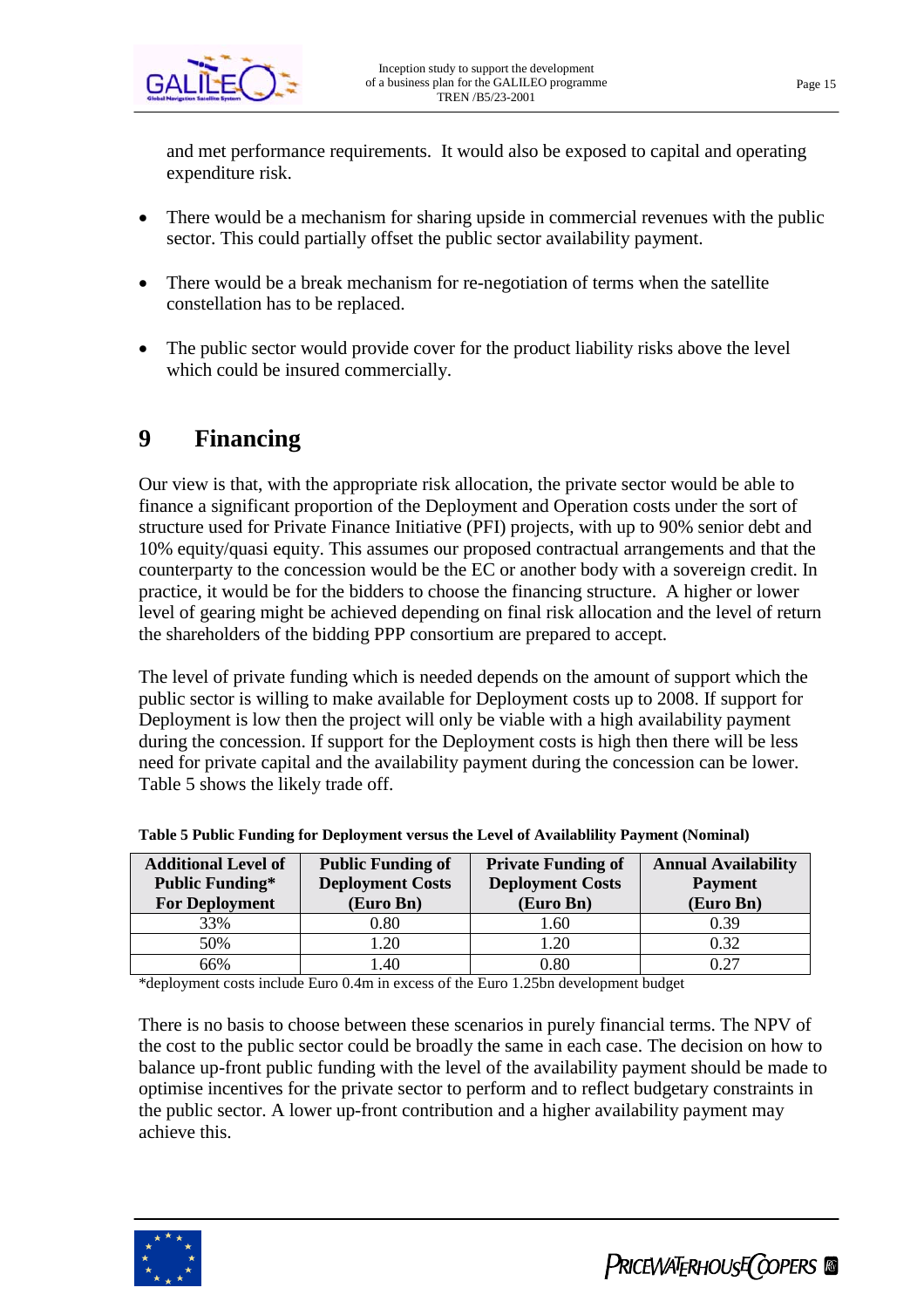

 Table 6 shows how the total funding requirement of some Euro 3.6 billion would be met and applied if the level of public contribution was 33%.

| <b>Sources</b>               | Euro | <b>Uses</b>                            | Euro bn |
|------------------------------|------|----------------------------------------|---------|
|                              | bn   |                                        |         |
| Government Grants –          | 1.25 | Capital Expenditure (Development)      | 1.57    |
| Development and Applications |      |                                        |         |
|                              |      | <b>Operating Costs (Development)</b>   | 0.05    |
| Government Grants for 33% of | 0.77 | Applications Development (Development) | 0.10    |
| the Balance of Costs         |      |                                        |         |
| Senior Debt                  | 1.44 | Capital Expenditure (Deployment Phase) | 1.59    |
| Shareholder Equity           | 0.16 | <b>Operating Costs (Deployment)</b>    | 0.22    |
| and Quasi Equity             |      |                                        |         |
|                              |      | Applications Development (Deployment)  | 0.06    |
|                              |      | Interest & Fees                        | 0.03    |
| <b>Total</b>                 | 3.62 | <b>Total</b>                           | 3.62    |

**Table 6 Sources and Uses of Finance 2002-2008 (nominal)**

### **10 Availability Payments**

Figure 9 below shows the level of availability payments which would be required to support private finance of Euro 1.6 billion shown in Tables 5 and 6. The shaded area indicates public sector payments starting at about Euro 350m in 2008 and declining potentially to zero by 2015 as revenues increase.





The NPV of the public sector contribution over the period 2008-2022 at a 5% real discount rate is Euro 0.8 billion in 2001 prices. Together with the public funding of Euro 1.2 billion in the Development Phase and Euro 0.8 billion for Deployment costs this implies a total public investment of some Euro 2.5 billion in NPV terms. On this basis the total of public and private sector costs would still be significantly below the gross economic benefits of